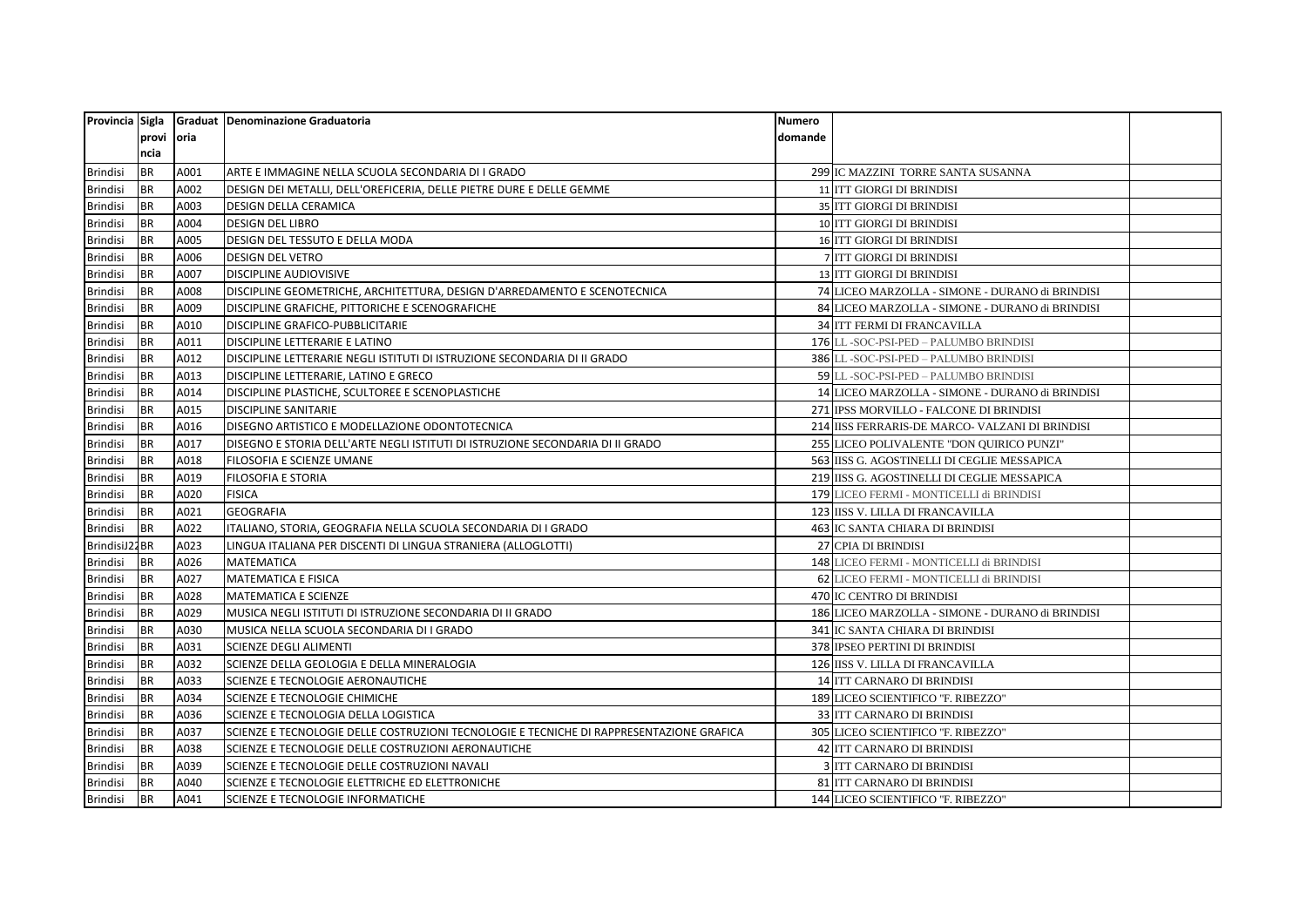| Brindisi        | <b>BR</b> | A042             | SCIENZE E TECNOLOGIE MECCANICHE                                                         | 48 ITT GIORGI DI BRINDISI                       |  |
|-----------------|-----------|------------------|-----------------------------------------------------------------------------------------|-------------------------------------------------|--|
| Brindisi        | <b>BR</b> | A043             | SCIENZE E TECNOLOGIE NAUTICHE                                                           | 9 ITT CARNARO DI BRINDISI                       |  |
| <b>Brindisi</b> | <b>BR</b> | A044             | SCIENZE E TECNOLOGIE TESSILI, DELL'ABBIGLIAMENTO E DELLA MODA                           | IPSS MORVILLO - FALCONE DI BRINDISI             |  |
| <b>Brindisi</b> | <b>BR</b> | A045             | SCIENZE ECONOMICO-AZIENDALI                                                             | 563 IISS MAIORANA DI BRINDISI                   |  |
| <b>Brindisi</b> | <b>BR</b> | A046             | <b>SCIENZE GIURIDICO-ECONOMICHE</b>                                                     | 889 IISS G. SALVEMINI DI FASANO                 |  |
| <b>Brindisi</b> | <b>BR</b> | A047             | <b>SCIENZE MATEMATICHE APPLICATE</b>                                                    | 805 ITE CALO' FRANCAVILLA                       |  |
| <b>Brindisi</b> | <b>BR</b> | A048             | SCIENZE MOTORIE E SPORTIVE NEGLI ISTITUTI DI ISTRUZIONE SECONDARIA DI II GRADO          | 178 ITT FERMI SC FRANCAVILLA                    |  |
| <b>Brindisi</b> | <b>BR</b> | A049             | SCIENZE MOTORIE E SPORTIVE NELLA SCUOLA SECONDARIA DI I GRADO                           | 180 ITT FERMI SC FRANCAVILLA                    |  |
| <b>Brindisi</b> | <b>BR</b> | A050             | SCIENZE NATURALI, CHIMICHE E BIOLOGICHE                                                 | 394 IISS MAIORANA DI BRINDISI                   |  |
| <b>Brindisi</b> | <b>BR</b> | A051             | SCIENZE, TECNOLOGIE E TECNICHE AGRARIE                                                  | 39 IISS PANTANELLI-MONNET DI OSTUNI             |  |
| <b>Brindisi</b> | <b>BR</b> | A052             | SCIENZE, TECNOLOGIE E TECNICHE DI PRODUZIONI ANIMALI                                    | 41 IISS PANTANELLI-MONNET DI OSTUNI             |  |
| <b>Brindisi</b> | <b>BR</b> | A053             | <b>STORIA DELLA MUSICA</b>                                                              | 76 LICEO MARZOLLA - SIMONE - DURANO di BRINDISI |  |
| <b>Brindisi</b> | <b>BR</b> | A054             | STORIA DELL'ARTE                                                                        | 211 IISS E. FERDINANDO DI MESAGNE               |  |
| Brindisi        | <b>BR</b> | A057             | TECNICA DELLA DANZA CLASSICA                                                            | 3 IISS E. FERDINANDO DI MESAGNE                 |  |
| <b>Brindisi</b> | <b>BR</b> | A058             | TECNICA DELLA DANZA CONTEMPORANEA                                                       | 2 IISS E. FERDINANDO DI MESAGNE                 |  |
| <b>Brindisi</b> | <b>BR</b> | A059             | TECNICA DI ACCOMPAGNAMENTO ALLA DANZA E TEORIA, PRATICA MUSICALE PER LA DANZA           | 36 IISS E. FERDINANDO DI MESAGNE                |  |
| <b>Brindisi</b> | <b>BR</b> | A060             | TECNOLOGIA NELLA SCUOLA SECONDARIA DI I GRADO                                           | 567 IC CELLINO SAN MARCO                        |  |
| <b>Brindisi</b> | <b>BR</b> | A061             | TECNOLOGIE E TECNICHE DELLE COMUNICAZIONI MULTIMEDIALI                                  | 18 IISS FERRARIS-DE MARCO- VALZANI DI BRINDISI  |  |
| <b>Brindisi</b> | <b>BR</b> | A062             | TECNOLOGIE E TECNICHE PER LA GRAFICA                                                    | 16 ITT CARNARO DI BRINDISI                      |  |
| <b>Brindisi</b> | <b>BR</b> | A063             | <b>TECNOLOGIE MUSICALI</b>                                                              | 10 LICEO MARZOLLA - SIMONE - DURANO di BRINDISI |  |
| <b>Brindisi</b> | <b>BR</b> | A064             | TEORIA, ANALISI E COMPOSIZIONE                                                          | 47 LICEO MARZOLLA - SIMONE - DURANO di BRINDISI |  |
| <b>Brindisi</b> | <b>BR</b> | A065             | TEORIA E TECNICA DELLA COMUNICAZIONE                                                    | 74 ITT GIORGI DI BRINDISI                       |  |
| <b>Brindisi</b> | <b>BR</b> | A066             | TRATTAMENTO TESTI, DATI ED APPLICAZIONI. INFORMATICA                                    | 92 IISS FERRARIS-DE MARCO- VALZANI DI BRINDISI  |  |
| <b>Brindisi</b> | <b>BR</b> | AA24             | LINGUE E CULTURE STRANIERE NEGLI ISTITUTI DI ISTRUZIONE DI II GRADO (FRANCESE)          | 108 ITT CARNARO DI BRINDISI                     |  |
| Brindisi        | <b>BR</b> | AA25             | LINGUA INGLESE E SECONDA LINGUA COMUNITARIA NELLA SCUOLA SECONDARIA  I GRADO (FRANCESE) | 107 IC SECONDO DI FRANCAVILLA FONTANA           |  |
| <b>Brindisi</b> | <b>BR</b> | AA55             | STRUMENTO MUSICALE NEGLI ISTITUTI DI ISTRUZIONE SECONDARIA DI II GRADO (ARPA)           | 2 LICEO MARZOLLA - SIMONE - DURANO di BRINDISI  |  |
| <b>Brindisi</b> | <b>BR</b> | AA56             | STRUMENTO MUSICALE NELLA SCUOLA SECONDARIA DI I GRADO (ARPA)                            | 2 IC PRIMO FRANCAVILLA FONTANA                  |  |
| <b>Brindisi</b> | <b>BR</b> | AAAA             | <b>SCUOLA DELL'INFANZIA</b>                                                             | 1.541 IC "SANT'ELIA - COMMENDA" DI BRINDISI     |  |
| <b>Brindisi</b> | <b>BR</b> | AB24             | LINGUE E CULTURE STRANIERE NEGLI ISTITUTI DI ISTRUZIONE DI II GRADO (INGLESE)           | 310 ITT CARNARO DI BRINDISI                     |  |
| <b>Brindisi</b> | <b>BR</b> | AB25             | LINGUA INGLESE E SECONDA LINGUA COMUNITARIA NELLA SCUOLA SECONDARIA I GRADO (INGLESE)   | 328 IC SECONDO DI FRANCAVILLA FONTANA           |  |
| Brindisi        | <b>BR</b> | AB55             | STRUMENTO MUSICALE NEGLI ISTITUTI DI ISTRUZIONE SECONDARIA DI II GRADO (CHITARRA)       | 6 LICEO MARZOLLA - SIMONE - DURANO di BRINDISI  |  |
| <b>Brindisi</b> | <b>BR</b> | AB56             | STRUMENTO MUSICALE NELLA SCUOLA SECONDARIA DI I GRADO (CHITARRA)                        | <b>18 IC PRIMO FRANCAVILLA FONTANA</b>          |  |
| <b>Brindisi</b> | <b>BR</b> | AC24             | LINGUE E CULTURE STRANIERE NEGLI ISTITUTI DI ISTRUZIONE DI II GRADO (SPAGNOLO)          | 98 ITT CARNARO DI BRINDISI                      |  |
| <b>Brindisi</b> | <b>BR</b> | AC25             | LINGUA INGLESE E SECONDA LINGUA COMUNITARIA NELLA SCUOLA SECONDARIA I GRADO (SPAGNOLO)  | 94 IC SECONDO DI FRANCAVILLA FONTANA            |  |
| <b>Brindisi</b> | <b>BR</b> | AC55             | STRUMENTO MUSICALE NEGLI ISTITUTI DI ISTRUZIONE SECONDARIA DI II GRADO (CLARINETTO)     | 9 LICEO MARZOLLA - SIMONE - DURANO di BRINDISI  |  |
| Brindisi        | <b>BR</b> | AC56             | STRUMENTO MUSICALE NELLA SCUOLA SECONDARIA DI I GRADO (CLARINETTO)                      | 25 IC PRIMO FRANCAVILLA FONTANA                 |  |
| <b>Brindisi</b> | <b>BR</b> | AD <sub>24</sub> | LINGUE E CULTURE STRANIERE NEGLI ISTITUTI DI ISTRUZIONE DI II GRADO (TEDESCO)           | 25 ITT CARNARO DI BRINDISI                      |  |
| <b>Brindisi</b> | <b>BR</b> | AD25             | LINGUA INGLESE E SECONDA LINGUA COMUNITARIA NELLA SCUOLA SECONDARIA I GRADO (TEDESCO)   | 24 IC SECONDO DI FRANCAVILLA FONTANA            |  |
| <b>Brindisi</b> | <b>BR</b> | AD55             | STRUMENTO MUSICALE NEGLI ISTITUTI DI ISTRUZIONE SECONDARIA DI II GRADO (CORNO)          | 5 LICEO MARZOLLA - SIMONE - DURANO di BRINDISI  |  |
| <b>Brindisi</b> | <b>BR</b> | AD56             | STRUMENTO MUSICALE NELLA SCUOLA SECONDARIA DI I GRADO (CORNO)                           | 8 IC PRIMO FRANCAVILLA FONTANA                  |  |
| Brindisi        | <b>BR</b> | <b>ADAA</b>      | SOSTEGNO SCUOLA DELL'INFANZIA                                                           | 213 IC COMMENDA DI BRINDISI                     |  |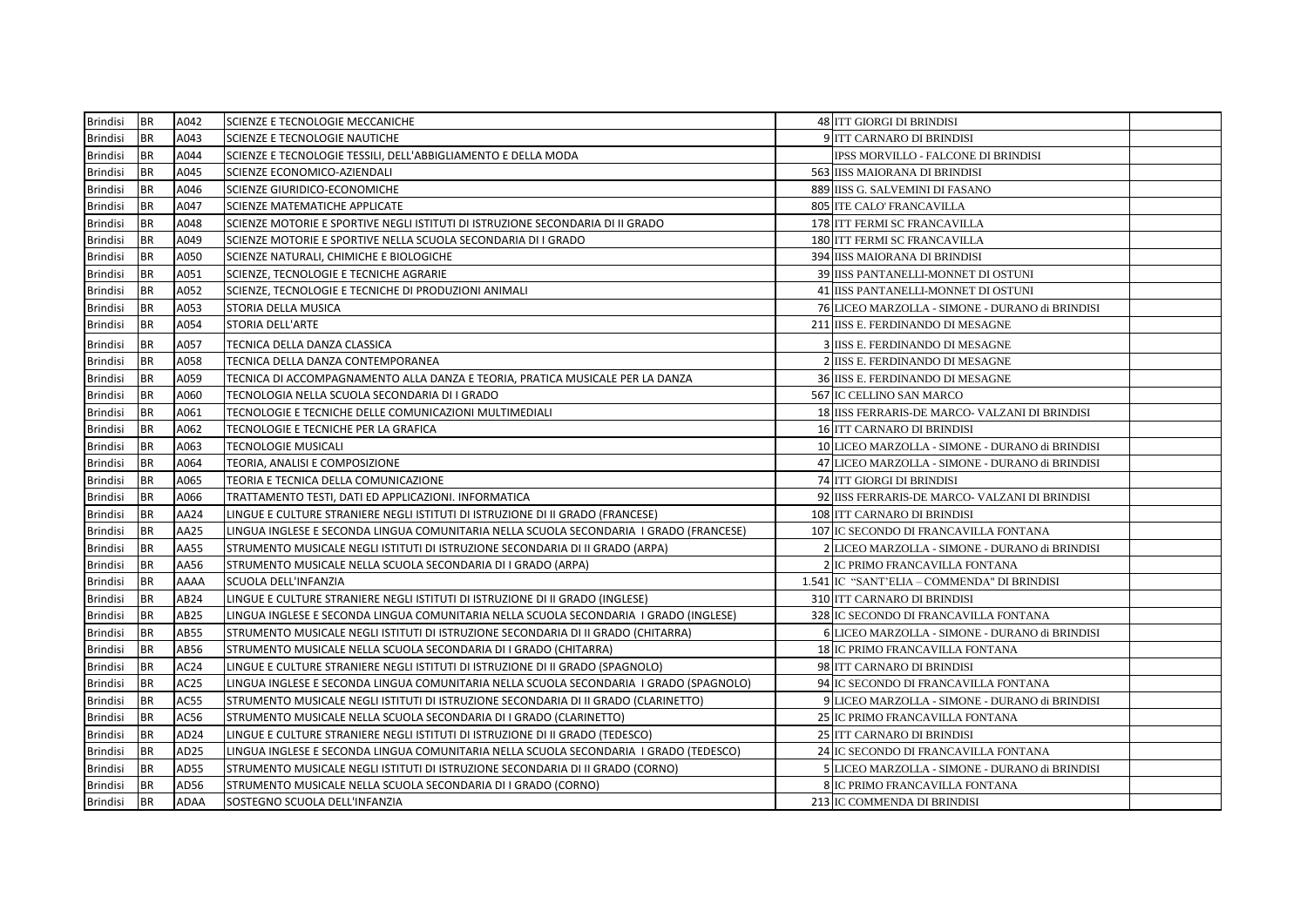| Brindisi        | <b>BR</b> | <b>ADEE</b> | <b>SOSTEGNO SCUOLA PRIMARIA</b>                                                          | 435 IC COMMENDA DI BRINDISI                     |  |
|-----------------|-----------|-------------|------------------------------------------------------------------------------------------|-------------------------------------------------|--|
| <b>Brindisi</b> | <b>BR</b> | ADMM        | SOSTEGNO SCUOLA SECONDARIA I GRADO                                                       | 282 IC LATIANO                                  |  |
| <b>Brindisi</b> | <b>BR</b> | <b>ADSS</b> | SOSTEGNO SCUOLA SECONDARIA II GRADO                                                      | 437 IC LATIANO                                  |  |
| <b>Brindisi</b> | BR        | AE24        | LINGUE E CULTURE STRANIERE NEGLI ISTITUTI DI ISTRUZIONE DI II GRADO (RUSSO)              | 7 ITT CARNARO DI BRINDISI                       |  |
| <b>Brindisi</b> | <b>BR</b> | <b>AE25</b> | LINGUA INGLESE E SECONDA LINGUA COMUNITARIA NELLA SCUOLA SECONDARIA I GRADO (RUSSO)      | <b>6 IC SECONDO DI FRANCAVILLA FONTANA</b>      |  |
| <b>Brindisi</b> | <b>BR</b> | AF24        | LINGUE E CULTURE STRANIERE NEGLI ISTITUTI DI ISTRUZIONE DI II GRADO (ALBANESE)           | 1 ITT CARNARO DI BRINDISI                       |  |
| <b>Brindisi</b> | <b>BR</b> | AF25        | LINGUA INGLESE E SECONDA LINGUA COMUNITARIA NELLA SCUOLA SECONDARIA  I GRADO (ALBANESE)  | 1 IC SECONDO DI FRANCAVILLA FONTANA             |  |
| <b>Brindisi</b> | <b>BR</b> | <b>AF55</b> | STRUMENTO MUSICALE NEGLI ISTITUTI DI ISTRUZIONE SECONDARIA DI II GRADO (FISARMONICA)     | 3 LICEO MARZOLLA - SIMONE - DURANO di BRINDISI  |  |
| Brindisi        | BR        | AF56        | STRUMENTO MUSICALE NELLA SCUOLA SECONDARIA DI I GRADO (FISARMONICA)                      | 8 IC PRIMO FRANCAVILLA FONTANA                  |  |
| Brindisi        | <b>BR</b> | AG56        | STRUMENTO MUSICALE NELLA SCUOLA SECONDARIA DI I GRADO (FLAUTO)                           | <b>13 IC PRIMO FRANCAVILLA FONTANA</b>          |  |
| <b>Brindisi</b> | <b>BR</b> | AH24        | LINGUE E CULTURE STRANIERE NEGLI ISTITUTI DI ISTRUZIONE DI II GRADO (SERBO-CROATO)       | 1 ITT CARNARO DI BRINDISI                       |  |
| <b>Brindisi</b> | <b>BR</b> | <b>AH55</b> | STRUMENTO MUSICALE NEGLI ISTITUTI DI ISTRUZIONE SECONDARIA DI II GRADO (OBOE)            | 2 LICEO MARZOLLA - SIMONE - DURANO di BRINDISI  |  |
| Brindisi        | <b>BR</b> | AH56        | STRUMENTO MUSICALE NELLA SCUOLA SECONDARIA DI I GRADO (OBOE)                             | 8 IC PRIMO FRANCAVILLA FONTANA                  |  |
| Brindisi        | BR        | AI24        | LINGUE E CULTURE STRANIERE NEGLI ISTITUTI DI ISTRUZIONE DI II GRADO (CINESE)             | <b>3 ITT CARNARO DI BRINDISI</b>                |  |
| Brindisi        | <b>BR</b> | AI55        | STRUMENTO MUSICALE NEGLI ISTITUTI DI ISTRUZIONE SECONDARIA DI II GRADO (PERCUSSIONI)     | 5 LICEO MARZOLLA - SIMONE - DURANO di BRINDISI  |  |
| <b>Brindisi</b> | <b>BR</b> | AI56        | STRUMENTO MUSICALE NELLA SCUOLA SECONDARIA DI I GRADO (PERCUSSIONI)                      | <b>15 IC PRIMO FRANCAVILLA FONTANA</b>          |  |
| Brindisi        | BR        | AJ55        | STRUMENTO MUSICALE NEGLI ISTITUTI DI ISTRUZIONE SECONDARIA DI II GRADO (PIANOFORTE)      | 18 LICEO MARZOLLA - SIMONE - DURANO di BRINDISI |  |
| <b>Brindisi</b> | <b>BR</b> | AJ56        | STRUMENTO MUSICALE NELLA SCUOLA SECONDARIA DI I GRADO (PIANOFORTE)                       | 89 IC PRIMO FRANCAVILLA FONTANA                 |  |
| <b>Brindisi</b> | <b>BR</b> | <b>AK55</b> | STRUMENTO MUSICALE NEGLI ISTITUTI DI ISTRUZIONE SECONDARIA DI II GRADO (SASSOFONO)       | 9 LICEO MARZOLLA - SIMONE - DURANO di BRINDISI  |  |
| <b>Brindisi</b> | <b>BR</b> | <b>AK56</b> | STRUMENTO MUSICALE NELLA SCUOLA SECONDARIA DI I GRADO (SAXOFONO)                         | <b>18 IC PRIMO FRANCAVILLA FONTANA</b>          |  |
| <b>Brindisi</b> | <b>BR</b> | <b>AL55</b> | STRUMENTO MUSICALE NEGLI ISTITUTI DI ISTRUZIONE SECONDARIA DI II GRADO (TROMBA)          | 8 LICEO MARZOLLA - SIMONE - DURANO di BRINDISI  |  |
| Brindisi        | <b>BR</b> | AL56        | STRUMENTO MUSICALE NELLA SCUOLA SECONDARIA DI I GRADO (TROMBA)                           | 25 IC PRIMO FRANCAVILLA FONTANA                 |  |
| <b>Brindisi</b> | <b>BR</b> | <b>AM55</b> | STRUMENTO MUSICALE NEGLI ISTITUTI DI ISTRUZIONE SECONDARIA DI II GRADO (VIOLINO)         | 7 LICEO MARZOLLA - SIMONE - DURANO di BRINDISI  |  |
| Brindisi        | BR        | AM56        | STRUMENTO MUSICALE NELLA SCUOLA SECONDARIA DI I GRADO (VIOLINO)                          | 36 IC PRIMO FRANCAVILLA FONTANA                 |  |
| <b>Brindisi</b> | <b>BR</b> | AN24        | LINGUE E CULTURE STRANIERE NEGLI ISTITUTI DI ISTRUZIONE DI II GRADO (PORTOGHESE)         | <b>4 ITT CARNARO DI BRINDISI</b>                |  |
| <b>Brindisi</b> | <b>BR</b> | <b>AN55</b> | STRUMENTO MUSICALE NEGLI ISTITUTI DI ISTRUZIONE SECONDARIA DI II GRADO (VIOLONCELLO)     | 2 LICEO MARZOLLA - SIMONE - DURANO di BRINDISI  |  |
| Brindisi        | <b>BR</b> | AN56        | STRUMENTO MUSICALE NELLA SCUOLA SECONDARIA DI I GRADO (VIOLONCELLO)                      | <b>5 IC PRIMO FRANCAVILLA FONTANA</b>           |  |
| <b>Brindisi</b> | <b>BR</b> | A055        | STRUMENTO MUSICALE NEGLI ISTITUTI DI ISTRUZIONE SECONDARIA DI II GRADO (CANTO)           | 13 LICEO MARZOLLA - SIMONE - DURANO di BRINDISI |  |
| Brindisi        | <b>BR</b> | AR55        | STRUMENTO MUSICALE NEGLI ISTITUTI DI ISTRUZIONE SECONDARIA DI II GRADO (TROMBONE)        | 3 LICEO MARZOLLA - SIMONE - DURANO di BRINDISI  |  |
| <b>Brindisi</b> | <b>BR</b> | AS55        | STRUMENTO MUSICALE NEGLI ISTITUTI DI ISTRUZIONE SECONDARIA DI II GRADO (VIOLA)           | 2 LICEO MARZOLLA - SIMONE - DURANO di BRINDISI  |  |
| Brindisi        | <b>BR</b> | AT55        | STRUMENTO MUSICALE NEGLI ISTITUTI DI ISTRUZIONE SECONDARIA DI II GRADO (BASSO TUBA)      | 1 LICEO MARZOLLA - SIMONE - DURANO di BRINDISI  |  |
| <b>Brindisi</b> | <b>BR</b> | <b>AW55</b> | STRUMENTO MUSICALE NEGLI ISTITUTI DI ISTRUZIONE SECONDARIA DI II GRADO (FLAUTO TRAVERSO) | 5 LICEO MARZOLLA - SIMONE - DURANO di BRINDISI  |  |
| <b>Brindisi</b> | <b>BR</b> | <b>B001</b> | ATTIVITA' PRATICHE SPECIALI                                                              | 13 IISS FERRARIS-DE MARCO- VALZANI DI BRINDISI  |  |
| <b>Brindisi</b> | <b>BR</b> | <b>B003</b> | LABORATORI DI FISICA                                                                     | 235 IISS FERRARIS-DE MARCO- VALZANI DI BRINDISI |  |
|                 | <b>BR</b> | <b>B004</b> | LABORATORI DI LIUTERIA                                                                   | 1 IISS FERRARIS-DE MARCO- VALZANI DI BRINDISI   |  |
| Brindisi        | <b>BR</b> | <b>B005</b> | LABORATORIO DI LOGISTICA                                                                 | 4 IISS FERRARIS-DE MARCO- VALZANI DI BRINDISI   |  |
| <b>Brindisi</b> | <b>BR</b> | <b>B006</b> | LABORATORIO DI ODONTOTECNICA                                                             | 11 IPSS MORVILLO - FALCONE DI BRINDISI          |  |
| <b>Brindisi</b> | <b>BR</b> | <b>B007</b> | LABORATORIO DI OTTICA                                                                    | 23 IPSS MORVILLO - FALCONE DI BRINDISI          |  |
|                 | <b>BR</b> | <b>B008</b> | LABORATORI DI PRODUZIONE INDUSTRIALI ED ARTIGIANALI DELLA CERAMICA                       | 2 ITT CARNARO DI BRINDISI                       |  |
| Brindisi        | <b>BR</b> | B009        | LABORATORI DI SCIENZE E TECNOLOGIE AERONAUTICHE                                          | 8 ITT CARNARO DI BRINDISI                       |  |